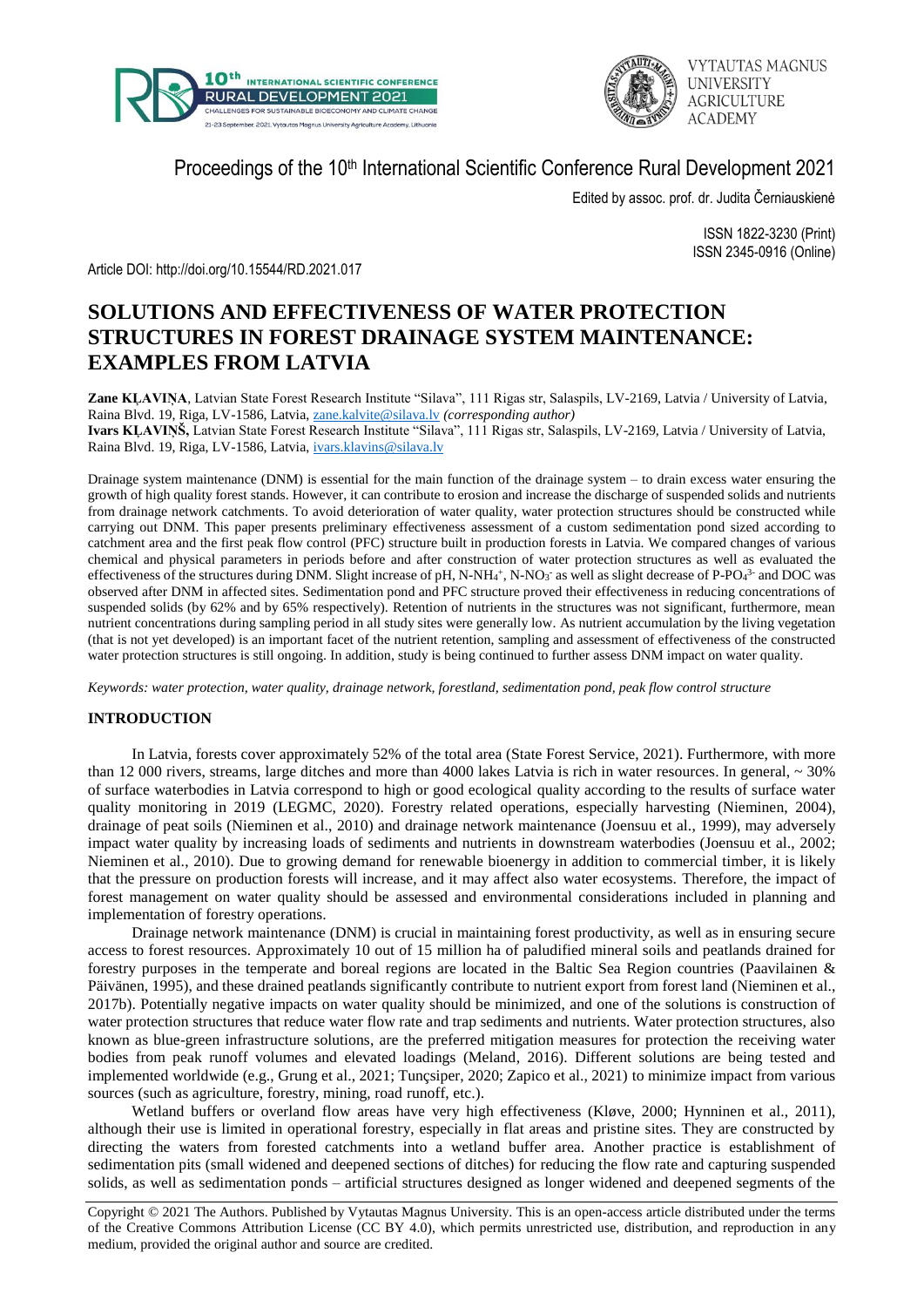ditch to retain surface runoff and to trap sediments by gravity before the water enters the natural stream (Albert et al., 1988). Due to the potential of conserving and promoting aquatic biodiversity, sedimentation ponds have gained interest in an ecological context (Le Viol et al., 2009; Meland et al., 2020). Sun et al. (2018) pointed out that large enough sedimentation ponds are likely to provide a more heterogeneous environment and thereby contain a species-rich fauna. Another solution is a peak flow control structure (PFC). Marttila & Kløve (2010) in Finland concluded that in peatland forestry PFC works effectively as a water protection structure. Such peak control structures are designed differently, adapting to the site specifics – catchment size, average slope and precipitation patterns. Usually a sedimentation pond is combined with a dam with runoff regulating pipes below the pond. However, such a structure should not be chosen as the only water protection structure, if the loads of dissolved elements from the catchment area are high (Finér et al., 2018).

In Latvia, sedimentation ponds are constructed for sedimentation and biological accumulation from agricultural and forest land drainage systems. Their parameters are fixed depending on the length of the drainage system to be renovated – a sedimentation basin must be built in a 30-50 m long section, creating a 0.5-1.0 m recess (0.5-4 m in a raised moss bog used in agriculture or in an exploited peat bog). The bottom of the sedimentation pond must be at least 2 m wider than the bottom of the inflowing ditch to be cleaned (Cabinet of Ministers, 2014). A previous study in six drainage network maintenance sites in state forests in Latvia concluded that the efficiency of standard-size sedimentation ponds was higher in reducing the concentrations of suspended particles than in reducing the concentrations of nutrients (Kalvite et al., 2019). Following these results, testing of potentially more effective solutions, such as custom-sized sedimentation pond and a peak-flow control structure, was started recently, and preliminary results on their effectiveness are reported in this article.

### **MATERIALS AND METHODS**

## **Sampling sites**

The effectiveness of custom sedimentation pond and PFC structure was studied in the eastern part of Latvia, in experimental forests of the Kalsnava Forest district, where a dense drainage ditch network is present in the area (Figure 1 and Figure 2). Study was conducted on peat soils, with sand of varying roughness in the bedrock.



Figure 1. Location of research area of study sites. Figure 2. Location of study sites

In a drainage network catchment of total area 791.3 ha DNM was started in August 2020. First, the custom sedimentation pond was constructed in the lowest part of the catchment close to the receiving waterbody Veseta (section of this river has been determined as Priority Fish Water (Cabinet of Ministers, 2002)). The sedimentation pond was designed to be of irregular shape, and its size was adjusted to be at least  $3 \text{ m}^2$  per one ha of the catchment area. As there was sufficient space, the pond was excavated with the total surface area of 0.34 ha resulting in 4.3  $m<sup>2</sup>$  per ha of the catchment area. Boulder stack was installed at the outlet.

The DNM operations were continued upstream from the sedimentation pond to the place of planned PFC structure. The operating catchment area corresponding to the structure is 314.1 ha. Construction works of PFC structure were carried out in January and February 2021. The constructed PFC structure consists of a sedimentation pond with surface area of 0.06 ha and a dam with flow control pipes. At the dam a main flow pipe was installed with a downward facing obstruction barrier towards the pond, as well as two emergency overflow pipes ~ 50 cm above the main pipe. In the end of February 2021 DNM works in the catchment were finished.

To evaluate the effectiveness of the structures sampling was started in April 2019 in sites SP A, SP B and PFC prior to DNM as well as in the reference site SP R to consider seasonal variation (Table 1). In August 2020 when sedimentation pond was constructed sampling was started in site SP. In May 2020 sampling was started in reference site PFC R closer to the PFC structure (upstream in the same catchment where no DNM activities were present), also to consider seasonal variation. In January 2021 when PFC structure was constructed, sampling was started in sites PFC A and PFC B.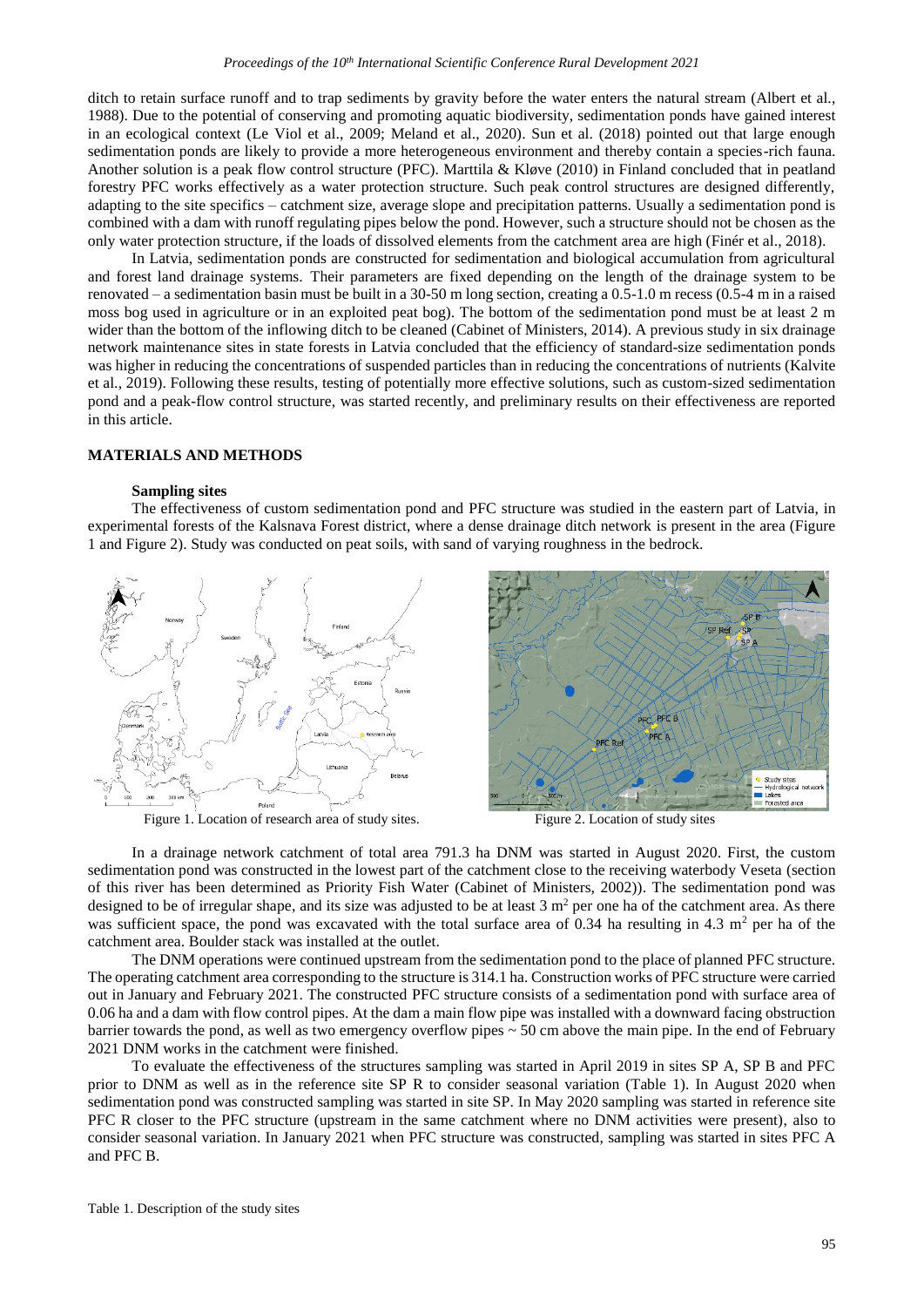| Study<br>site   | Sampling<br>point<br>coordinates<br>(latitude:<br>longitude) | Description                                                                                                                      | Sampling point/ date when sampling was started                                                                                                                                                                                                                                                                           | Mean flow<br>velocity<br>(min-max<br>values), $m/s$ |
|-----------------|--------------------------------------------------------------|----------------------------------------------------------------------------------------------------------------------------------|--------------------------------------------------------------------------------------------------------------------------------------------------------------------------------------------------------------------------------------------------------------------------------------------------------------------------|-----------------------------------------------------|
| <b>SP</b>       | 56.6972° N;<br>25.8650°E                                     | Constructed<br>sedimentation pond.                                                                                               | In sedimentation pond./ 11.08.2020.                                                                                                                                                                                                                                                                                      | $\overline{\phantom{a}}$                            |
| SP A            | 56.6967° N;<br>25.8646°E                                     | Inflow<br>ditch<br>of<br>sedimentation pond.                                                                                     | "A" means "above". Before construction of sedimentation<br>pond, sampling was done in drainage ditch $\sim$ 5 m above the<br>planned construction location. After construction of<br>sedimentation pond, sampling was done approximately at the<br>same point./ 03.04.2019.                                              | $0.3(0-0.6)$                                        |
| SP <sub>B</sub> | 56.6989° N;<br>25.8658°E                                     | Uncleaned<br>outflow<br>ditch<br>of<br>sedimentation pond.                                                                       | "B" means "below". Before construction of sedimentation<br>pond, sampling was done in drainage ditch $\sim$ 130 m below the<br>planned construction location (~100 m before ditch flows into<br>the river). After construction of sedimentation pond, sampling<br>was done approximately at the same point./ 03.04.2019. | $0.2(0-0.5)$                                        |
| SP <sub>R</sub> | 56.6968° N;<br>25.8616°E                                     | No-DNM reference<br>site. Drainage ditch in<br>the drainage system<br>nearby sedimentation<br>pond.                              | In drainage ditch./ 03.04.2019.                                                                                                                                                                                                                                                                                          | $0.2(0-0.7)$                                        |
| <b>PFC</b>      | 56.6832 $\degree$ N;<br>25.8397°E                            | Peak flow<br>control<br>structures'<br>sedimentation pond.                                                                       | In drainage ditch. After construction of peak flow control<br>structure, sampling was done in peak flow control structures'<br>pond in about the same place/ 03.04.2019.                                                                                                                                                 | $\sim$                                              |
| PFC A           | 56.6826° N;<br>25.8381°E                                     | Inflow ditch of peak<br>flow<br>control<br>structure.                                                                            | "A" means "above". Sampling was done in drainage ditch ~5<br>m above the peak flow control structure./ 12.01.2021.                                                                                                                                                                                                       | $0.2(0.1-0.4)$                                      |
| PFC B           | 56.6835° N;<br>25.8405°E                                     | Outflow ditch of peak<br>flow<br>control<br>structure.                                                                           | "B" means "below". Sampling was done in drainage ditch ~10<br>m below peak flow control structure./ 12.01.2021.                                                                                                                                                                                                          | $0.2(0.1-0.4)$                                      |
| PFC R           | 56.6800 $^{\circ}$ N;<br>25.8231°E                           | reference<br>No-DNM<br>site. Drainage ditch in<br>the same catchment<br>upstream where no<br>DNM activities were<br>carried out. | In drainage ditch./ 19.05.2020.                                                                                                                                                                                                                                                                                          | $0.2(0-0.9)$                                        |

### **Water sampling and chemical analyses**

Water samples for general chemistry analyses were taken once a month in sites (SP A, SP B, SP R, PFC) during the period from April 2019 to July 2021. Water samples in reference site (PFC R) were taken once a month during the period from May 2020 to July 2021. Water samples in Site PFC A and PFC B were taken once a month from January 2021 to July 2021. During the construction period of sedimentation pond and PFC structure, more frequent sampling was planned. Accordingly, during the period from June 2020 all samples were taken twice a month, from August – once a week, from March 2021 – twice a month again and from June 2021 – once a month.

With water sampling in a running watercourse water flow rate was measured using water velocity gauge *JDC Flowatch*. The pH was determined according to Latvian Standard (LVS) ISO 10523:2012. The concentration of total nitrogen (TN), nitrate nitrogen (N-NO<sub>3</sub><sup>)</sup> and dissolved organic carbon (DOC) in water samples were determined using a FORMACSHT TOC/TN Analyser (ND25 nitrogen detector) according to LVS EN 12260:2004 and LVS EN 1484:2000, and ammonium nitrogen (N- NH<sub>4</sub><sup>+</sup>) was determined using the spectrometric method according to LVS ISO 7150-1:1984. Total phosphorus (TP) and phosphate-phosphorus (P-PO<sub>4</sub><sup>3-</sup>) were determined using an ammonium molybdate spectrometric method according to LVS EN ISO 6878:2005. The content of total suspended solids (TSS) was determined according to LVS EN 872:2007. Prior to the chemical analyses (excluding determination of pH and TSS), the water samples were filtered using borosilicate glass fibre filters without a binder. Preservation and handling of water samples was done according to ISO 5667-3:2012.

### **Statistical analysis**

Data statistical analysis was conducted in R (R Development Core Team, 2020); "stats" (R Development Core Team, 2020) and "agricolae" (Mendiburu, 2020) packages were used. Because of the varying sampling intervals mean values for periods of 1 month were calculated (longest sampling period) prior to further analysis. Data were grouped into three periods – screening (only in site PFC), before construction and after construction for both water protection structures. To compare sampling sites analysis of variance (ANOVA) in combination with least significant difference (LSD) posthoc test was used. Statistical comparison of the means was conducted between study sites within corresponding periods as well as between periods to assess effects of DNM. To visualize the data "ggplot2" package was used (Wickham, 2016).

### **RESULTS**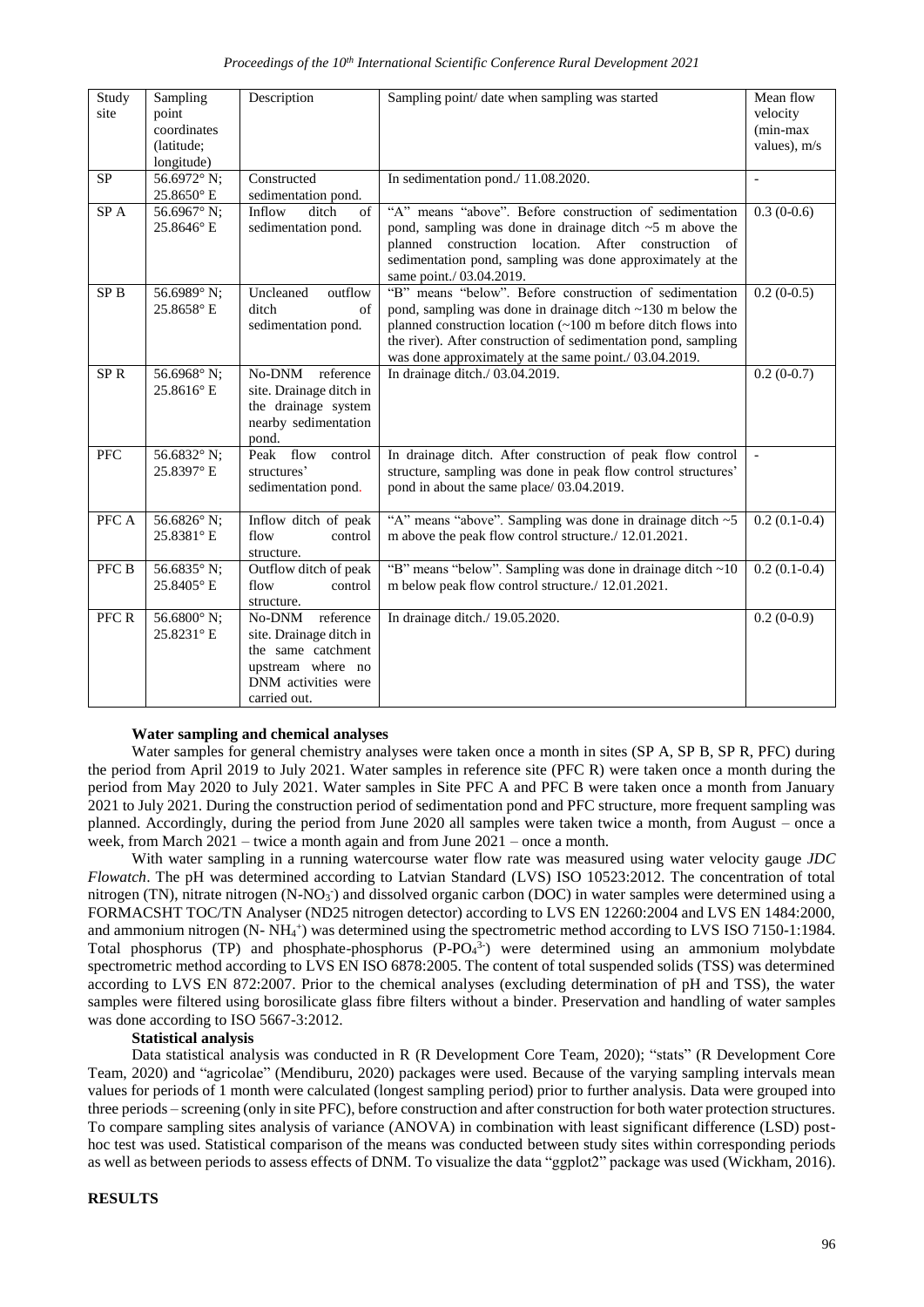#### **Sedimentation pond**

Before and after construction of the sedimentation pond mean pH values were generally significantly higher (*p-values* <0.034) in site SP R (Figure 3). Mean concentrations of N-NH<sup>4</sup> + (*p-values* <0.046), TN (*p-values* 0.000), TP (*p-values* <0.043) and DOC (*p-values* 0.000) were generally significantly lower in site SP R compared to other study sites, but mean concentrations of P-PO<sup>4</sup> 3- were significantly lower (*p-values* 0.000) only in the pre-construction period. Mean concentrations of DOC in the period after construction of the sedimentation pond have decreased in all study sites. Concentration of TSS was the only parameter that was significantly different when comparing study sites SP A and SP B.



Figure 3. Average concentrations of N-NO<sub>3</sub>, N-NH<sub>4</sub>+, TN, P-PO<sub>4</sub><sup>3</sup>-, TP, TSS and DOC at study sites SP, SP A, SP B, SP R. Whiskers – standard deviation. Study sites with the same letter (above the columns) are not significantly different by ANOVA and LSD posthoc test; letters indicate differences within sites.

### **Peak flow control structure**

Before construction of PFC structure, mean pH value and mean TN concentration in site PFC R was significantly lower comparing to site PFC (*p-values* 0.005 and 0.003 respectively) (Figure 4). However, during the period after construction the mentioned statistically significant differences were no longer present. Concentrations of DOC were significantly lower in site PFC R both before and after construction of PFC structure (*p-values* <0.028). In site PFC R almost all parameters (except pH) were slightly lower in the period before construction of the PFC structure. Similarly, as with the sedimentation pond, TSS concentrations had decreased notably in site PFC B if compared to site PFC A, but the differences were not statistically significant, due to the large variation in concentrations.



Figure 4. Average concentrations of N-NO<sub>3</sub>, N-NH<sub>4</sub>+, TN, P-PO<sub>4</sub><sup>3</sup>, TP, TSS and DOC at study sites PFC A, PFC B, PFC and PFC R. Whiskers – standard deviation. Study sites with the same letter (above the columns) are not significantly different by ANOVA and LSD post-hoc test; letters indicate differences within sites. **CONCLUSIONS AND DISCUSSION**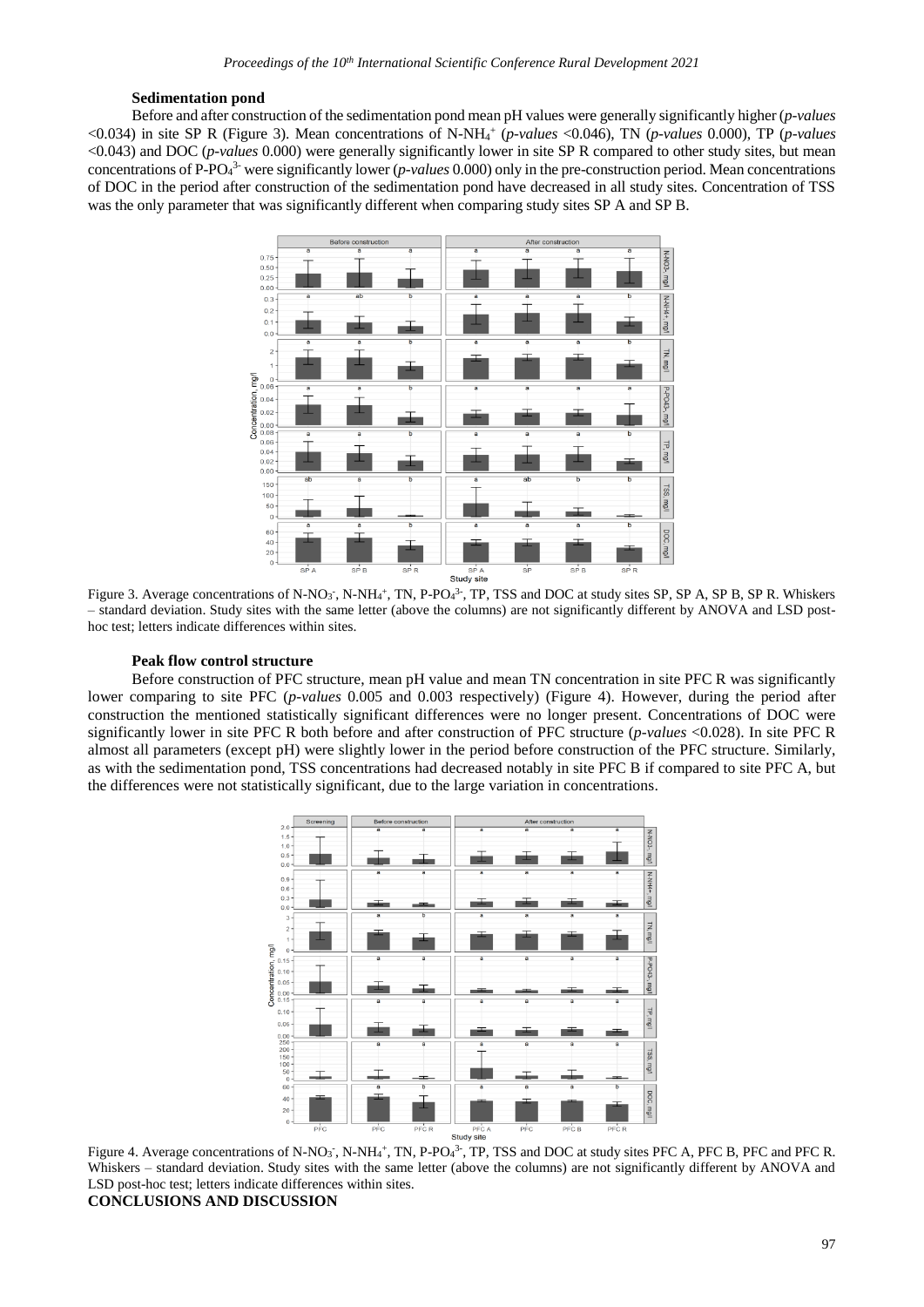After DNM mean pH values slightly increased in all affected sites. Such trends have also been observed in a study by Joensuu (2002), where immediately after DNM the mean pH value increased by 0.6; in a study by Marttila (2018) peatland drainage tended to increase pH levels and in a study by Kalvīte (2019) in majority of study sites pH values also increased after DNM. Nitrogen compounds did not show clear tendencies when periods before and after construction works were compared. Mean concentrations of N-NH<sub>4</sub><sup>+</sup> and N-NO<sub>3</sub><sup>-</sup> in all affected sites slightly increased (N-NH<sub>4</sub><sup>+</sup> in sites SP, SP A, SP B significantly (*p-values* <0.037)), while TN remained stable or slightly decreased after DNM. Mean concentrations of phosphorus compounds slightly decreased (P-PO<sub>4</sub><sup>3</sup> in sites SP, SP A, SP B significantly (*p-values* <0.006)) in a period after construction works in all affected sites. Results from different studies for phosphorus are ambiguous. Slight increases (Nieminen et al., 2010), slight decreases (Joensuu et al., 2006) or no effect (Åström et al., 2002) on phosphorus concentrations/exports were observed. In our study sites quite high mean concentrations of DOC were observed. In Finnish study (Marttila et al., 2018) in drained peatland forestry areas concentrations of DOC varied 10.1-41.0 mg/l. In our study sites minimum value of mean DOC concentration was 29.1 mg/l (Site SP R after construction works), maximum – 49.1 mg/l (Site SP B before construction works). Effect of DNM was observed regarding significantly decreased mean DOC concentrations in affected sites (*p-values* <0.003). DOC concentrations decreased after DNM as reported in other studies (Nieminen et al., 2010; Nieminen et al., 2017a).

In a study by Amatya et al. (2003) where orifice-weir was established in drained temperate forests to reduce peak drainage rates and to store water, total sediment was reduced by 54 % and TP by 30%, however no effect on the export of nitrogen components was observed. On the other hand, in a study by Marttila and Kløve (2010) in drained peatland forests in Finland PFC structure trapped 86% of suspended solids, 67 % of TP and 65% of TN. In our study TSS concentrations were reduced by 62 % with sedimentation pond and by 65 % with PFC structure.

Although there are no threshold values for water quality in drainage systems, the guideline value of TSS in accordance with Water Quality Standards for Priority Fish Waters (which in fact is the receiving waterbody Veseta river) is 25 mg/l (Cabinet of Ministers, 2002). During sampling period, the highest observed values were 786 mg/l in site SP A and 506 mg/l in site PFC A. Observed concentrations justify the need and importance of implementation of water protection structures during DNM.

Significant reduction of all other measured parameters by tested water protection structures was not observed, in some cases concentrations of the parameters even slightly increased. However mean N-NO<sub>3</sub> concentrations during sampling period in all study sites were generally low. Although, Water Quality Standards for Surface Waters cannot be directly applied to drainage system ditches, according to the Nitrates Directive and legislation of the Republic of Latvia (Cabinet of Ministers, 2017), the NO<sub>3</sub> threshold concentration in drinking water must not exceed 50 mg/l NO<sub>3</sub> (11.3) mg/l N-NO<sub>3</sub><sup>-</sup>). In our study sites highest observed concentration of N-NO<sub>3</sub><sup>-</sup> was 2.32 mg/l in site PFC R in period after DNM. Also mean P-PO $4^{3-}$  concentrations were generally low. According to previously mentioned Water Quality Standards, guideline value is 0.3 mg/l  $PO_4^{3-}$  (0.098 mg/l P-PO<sub>4</sub>3<sup>-</sup>) while the highest observed P-PO<sub>4</sub><sup>3-</sup> concentration was 0.111 mg/l during screening period (before DNM was started) in site PFC.

As nutrient accumulation by the living vegetation is an important facet of the nutrient retention (Huttunen et al., 1996; Bedard-Haughn et al., 2004; Silvan et al., 2005), sampling and assessment of effectiveness of the constructed water protection structures is still ongoing. Eventually after the formation of vegetation in the structures' ponds, effectiveness in reducing plant nutrients could change. In addition, study is being continued to further assess DNM impact on water quality.

**Acknowledgements.** The study was carried out within the frames of long-term hydrological monitoring in forest ecology station "Vesetnieki" in scientific research forests of Kalsnava forest district.

#### **REFERENCES**

- 1. Albert E. K., Phelps L. B., Conrad P. 1988. Sedimentation ponds: A review of United States regulations affecting design.<br>
International Journal of Surface Mining. *Reclamation and Environment*, Vol. 2(1), pp. 7–17. International Journal of Surface Mining. *Reclamation and Environment*, Vol. 2(1), pp. <https://doi.org/10.1080/09208118808944131>
- 2. Amatya D. M., Skaggs R. W., Gilliam J. W., Hughes J. H. 2003. Effects of Orifice-Weir Outlet on Hydrology and Water Quality of a Drained Forested Watershed. *Southern Journal of Applied Forestry*, Vol. 27(2), pp. 130–142. <https://doi.org/10.1093/sjaf/27.2.130>
- 3. Åström M., Aaltonen E.-K., Koivusaari J. 2002. Impact of forest ditching on nutrient loadings of a small stream—a paired catchment study in Kronoby, W. Finland. *Science of The Total Environment*, Vol. 297(1–3), pp. 127–140. [https://doi.org/10.1016/S0048-9697\(02\)00129-8](https://doi.org/10.1016/S0048-9697(02)00129-8)
- 4. Bedard-Haughn A., Tate K. W., van Kessel C. 2004. Using Nitrogen-15 to Quantify Vegetative Buffer Effectiveness for Sequestering Nitrogen in Runoff. *Journal of Environmental Quality*, Vol. 33(6), pp. 2252–2262. <https://doi.org/10.2134/jeq2004.2252>
- 5. Cabinet of Ministers. 2002. Regulation No. 118. Regulations Regarding the Quality of Surface Waters and Groundwaters. Rīga: Latvijas Vēstnesis. Available at https://likumi.lv/ta/en/en/id/60829 (accessed on 10/10/2021)
- 6. Cabinet of Ministers. 2014. Regulation No.600. Procedure for the granting of state and European Union support in the form of an open call for projects for the "Investment in tangible assets". Rīga: Latvijas Vēstnesis. Available at https://likumi.lv/ta/id/269868 kartiba-kada-pieskir-valsts-un-eiropas-savienibas-atbalstu-atklatu-projektu-konkursu-veida-pasakumam-ieguldijumimaterialajos (accessed on 10/10/2021)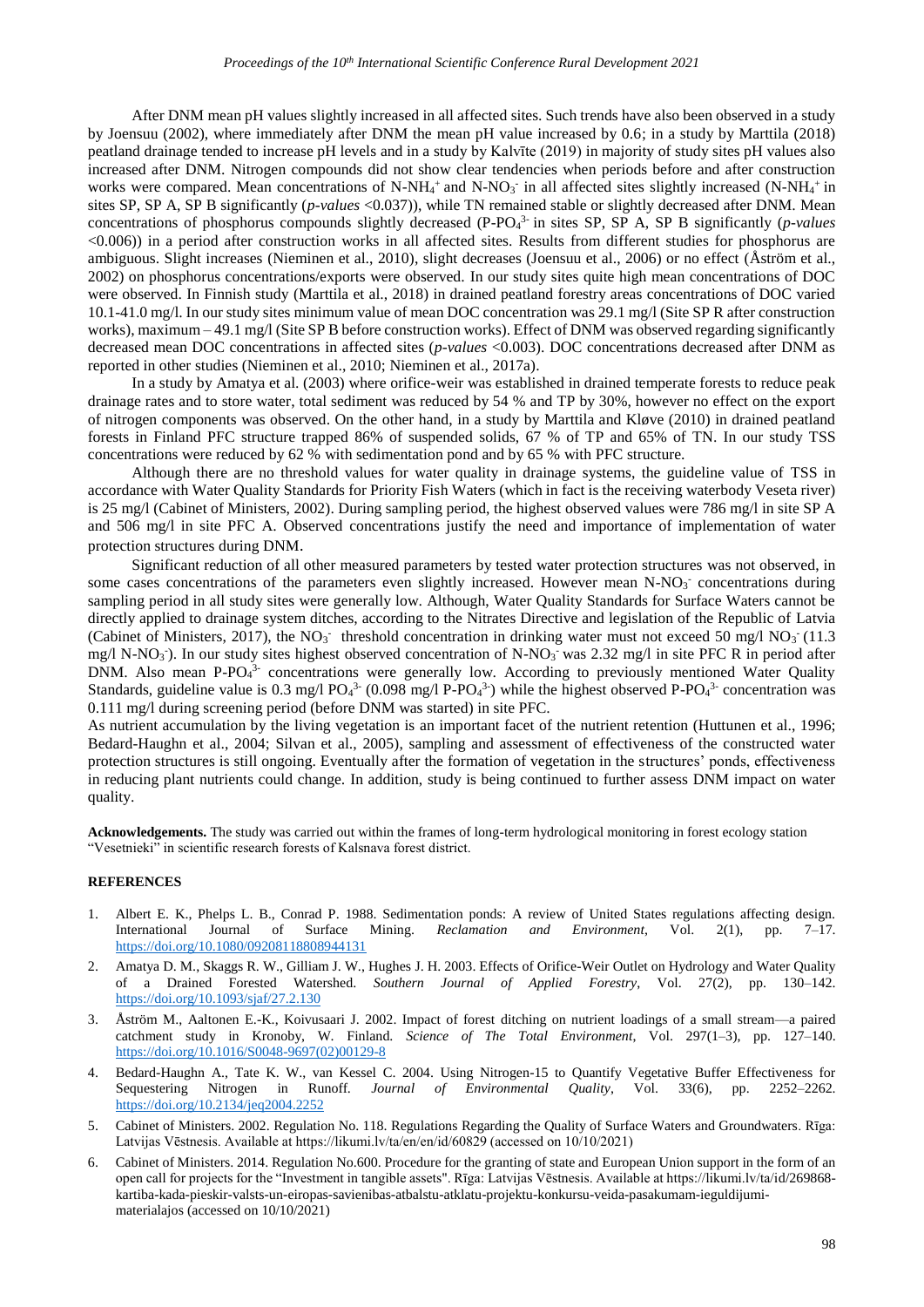- 7. Cabinet of Ministers. 2017. Regulation No. 671. Mandatory harmlessness and quality requirements for drinking water, and the procedures for monitoring and control thereof. Rīga: Latvijas Vēstnesis. Available at https://likumi.lv/ta/en/en/id/295109 (accessed on 10/10/2021)
- 8. Finér L., Čiuldienė D., Libieté Z. Lode E., Nieminen M., Pierzgalski E., Ring E., Strand L., Sikström U. 2018. WAMBAF Good Practices for Ditch Network Maintenance to Protect Water Quality in the Baltic Sea Region. Available at https://www.lammc.lt/data/public/uploads/2019/02/drainage\_guidelines\_25\_2018\_wambaf.pdf (accessed on 10/10/2021)
- 9. Grung M., Meland S., Ruus A., Ranneklev S., Fjeld E., Kringstad A., Rundberget J. T., Dela Cruz M., Christensen J. H. 2021. Occurrence and trophic transport of organic compounds in sedimentation ponds for road runoff. *Science of the Total Environment*, Vol. 751, 141808. <https://doi.org/10.1016/j.scitotenv.2020.141808>
- 10. Huttunen A., Heikkinen K., Ihme,R. 1996. Nutrient retention in the vegetation of an overland flow treatment system in northern Finland. *Aquatic Botany*, Vol. 55(1), pp. 61–73. [https://doi.org/10.1016/0304-3770\(96\)01053-4](https://doi.org/10.1016/0304-3770(96)01053-4)
- 11. Hynninen A., Hamberg L., Nousiainen H., Korpela L., Nieminen M. 2011. Vegetation composition dynamics in peatlands used as buffer areas in forested catchments in southern and central Finland. *Plant Ecology*, Vol. 212(11), pp. 1803–1818. <https://doi.org/10.1007/s11258-011-9950-y>
- 12. Joensuu S., Ahti E., Vuollekoski M. 2002. Effects of ditch network maintenance on the chemistry of run-off water from peatland forests. *Scandinavian Journal of Forest Research*, Vol. 17(3), pp. 238–247. <https://doi.org/10.1080/028275802753742909>
- 13. Joensuu S., Ahti E., Vuollekoski M. 1999. The effects of peatland forest ditch maintenance on suspended solids in runoff. *Boreal Environment Research*, Vol. 4, pp. 343–355.
- 14. Joensuu S., Vuollekoski M., Karosto K. 2006. Kunnostusojitusten pitkäaikaisvaikutuksia. Suom. Ympäristö-Finn. Environ. *Miljön I Finl*, Vol. 816, pp. 83–90. (in Finnish)
- 15. Kalvite Z., Libiete Z., Klavins I. 2019. The efficiency of forest drainage system sedimentation ponds in the context of water quality. *Research for Rural Development*, pp. 95–102. <https://doi.org/10.22616/rrd.25.2019.015>
- 16. Kløve B. 2000. Retention of suspended solids and sediment bound nutrients from peat harvesting sites with peak runoff control, constructed floodplains and sedimentation ponds. Boreal Environment Research.
- 17. LEGMC. 2020. Report on surface water and groundwater condition in 2019. (in Latvian). Available at https://videscentrs.lvgmc.lv/files/Udens/udens\_kvalitate/VPUK\_2019\_FINAL\_26102020.pdf (accessed on 10/10/2021)
- 18. Le Viol I., Mocq J., Julliard R., Kerbiriou C. 2009. The contribution of motorway stormwater retention ponds to the biodiversity of aquatic macroinvertebrates. *Biological Conservation*, Vol. 142(12), pp. 3163–3171. <https://doi.org/10.1016/j.biocon.2009.08.018>
- 19. Marttila H., Karjalainen S. M., Kuoppala M., Nieminen M. L., Ronkanen A. K., Kløve B., Hellsten S. 2018. Elevated nutrient concentrations in headwaters affected by drained peatland. *Science of the Total Environment*, Vol. 643, pp. 1304–1313. <https://doi.org/10.1016/j.scitotenv.2018.06.278>
- 20. Marttila H., Kløve B. 2010. Managing runoff, water quality and erosion in peatland forestry by peak runoff control. Ecological Engineering. <https://doi.org/10.1016/j.ecoleng.2010.04.002>
- 21. Meland S., Sun Z., Sokolova E., Rauch S., Brittain J. E. 2020. A comparative study of macroinvertebrate biodiversity in highway stormwater ponds and natural ponds. *Science of the Total Environment*, Vol. 740, ID 140029. <https://doi.org/10.1016/j.scitotenv.2020.140029>
- 22. Mendiburu F. 2020. Package "agricolae" Title Statistical Procedures for Agricultural Research. In Statistical procedures for agricultural research.
- 23. Nieminen M. 2004. Export of dissolved organic carbon, nitrogen and phosphorus following clear-cutting of three Norway spruce forests growing on drained peatlands in southern Finland. *Silva Fennica*, Vol. 38, ID 422. <https://doi.org/10.14214/sf.422>
- 24. Nieminen M., Ahti E., Koivusalo H., Mattsson T., Sarkkola S., Laurén A. 2010. Export of suspended solids and dissolved elements from peatland areas after ditch network maintenance in south-central Finland. *Silva Fennica*, Vol. 44, IID 161. <https://doi.org/10.14214/sf.161>
- 25. Nieminen M., Palviainen M., Sarkkola S., Laurén A., Marttila H., Finér L. 2017. A synthesis of the impacts of ditch network maintenance on the quantity and quality of runoff from drained boreal peatland forests. *Ambio*, Vol. 47, pages 523–534 pp. 1–12. <https://doi.org/10.1007/s13280-017-0966-y>
- 26. Nieminen M., Sallantaus T., Ukonmaanaho L., Nieminen T. M., Sarkkola S. 2017. Nitrogen and phosphorus concentrations in discharge from drained peatland forests are increasing. *Science of the Total Environment*, Vol. 609, pp. 974–981. <https://doi.org/10.1016/j.scitotenv.2017.07.210>
- 27. Paavilainen E., Päivänen J. 1995. Peatland forestry: ecology and principles. Springer Science & Business Media. <https://doi.org/10.1007/978-3-662-03125-4>
- 28. R Development Core Team. 2020. R Development Core Team, R: a language and environment for statistical computing. In R: A Language and Environmental for Estatistical Computing.
- 29. Silvan N., Tuittila E. S., Kitunen V., Vasander H., Laine J. 2005. Nitrate uptake by Eriophorum vaginatum controls N2O production in a restored peatland. *Soil Biology and Biochemistry*, Vol. 37(8), pp. 1519–1526. <https://doi.org/10.1016/j.soilbio.2005.01.006>
- 30. State Forest Service. 2021. 2020 public report. (in Latvian). Available at https://www.zm.gov.lv/public/files/CMS\_Static\_Page\_Doc/00/00/02/09/48/VMD\_publiskais\_parskats\_2020.pdf (accessed on 10/10/2021)
- 31. Sun Z., Brittain J. E., Sokolova E., Thygesen H., Saltveit S. J., Rauch S., Meland S. 2018. Aquatic biodiversity in sedimentation ponds receiving road runoff – What are the key drivers? *Science of the Total Environment*, Vol. 610–611, pp. 1527–1535. <https://doi.org/10.1016/j.scitotenv.2017.06.080>